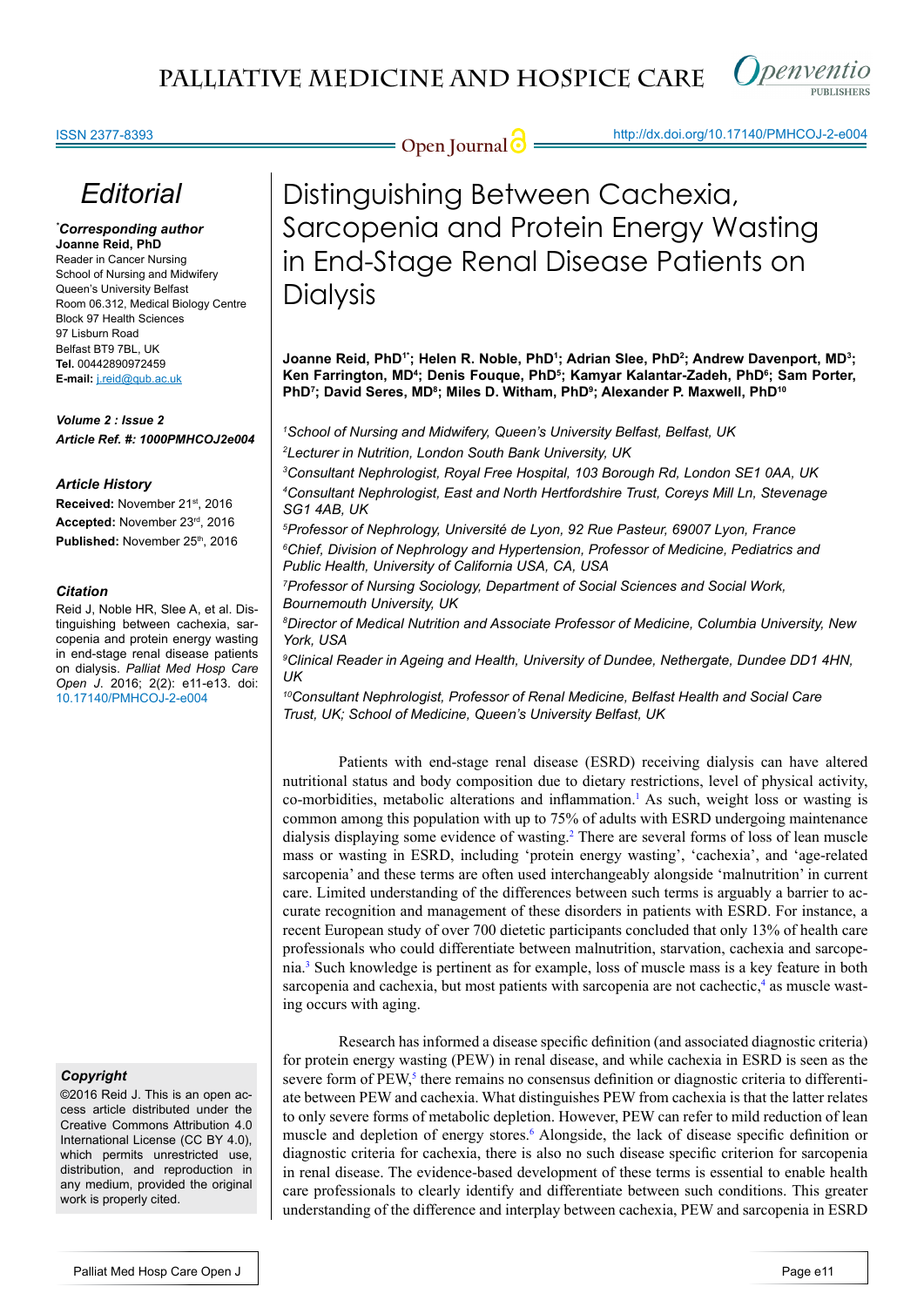### **PALLIATIVE MEDICINE AND HOSPICE CARE**



### **Open Journal @** http://dx.doi.org/10.17140/PMHCOJ-2-e004

has the potential to inform the development and testing of targeted novel therapeutic treatments aimed at reducing morbidity and mortality.<sup>[7](#page-2-9)</sup> Significant progress has been made defining cachexia and its associated clinical characteristics in patients with cancer. An agreed definition and classification of cancer cachexia<sup>[8](#page-2-10)</sup> has contributed to enhanced standardization of screening, staging assessment and management. This is a model that could be applied to cachexia in other chronic conditions, such as ESRD.

Reflecting the current evidence base, Table 1 outlines the characteristics of age-related sarcopenia, cachexia in chronic illness, and PEW in renal disease. These characteristics and associated pathologies are reviewed elsewhere in the literature, [5](#page-2-4),[9-11](#page-2-6) and while the diagnostic criteria share similarities they are not identical. For example, weight loss is part of the definition of both cachexia in chronic illness and PEW in renal disease, but the duration of the weight loss differs (weight loss of 5% over 6 months in cachexia as opposed to 5% over 3 months in PEW). Additionally, the diagnostic criteria for cachexia in chronic illness emphasizes lean mass functionality (decreased muscle strength and fatigue), which is also common in sarcopenia of old age, although the defining characteristics of sarcopenia emphasize the importance of gait speed which cachexia does not. Furthermore, anaemia is considered a feature of cachexia in chronic illness, but not of PEW in renal disease or sarcopenia of old age.

|                                 | Sarcopenia of old age <sup>9</sup>                                                                                                                                      | Cachexia in chronic illness <sup>10</sup>                                                                                                                                                                                                                              | Protein energy wasting in renal disease <sup>5,11</sup>                                                                                                                                                                                                                                                      |
|---------------------------------|-------------------------------------------------------------------------------------------------------------------------------------------------------------------------|------------------------------------------------------------------------------------------------------------------------------------------------------------------------------------------------------------------------------------------------------------------------|--------------------------------------------------------------------------------------------------------------------------------------------------------------------------------------------------------------------------------------------------------------------------------------------------------------|
| (i) Weight                      | Not stated, but weight gain is<br>expected in obese sarcopenia<br>whereas weight loss can occur<br>otherwise                                                            | Oedema-free "unintentional" weight loss of at least<br>5% in 12 months or less in the presence of<br>underlying illness.                                                                                                                                               | Unintentional weight loss over time: 5% over 3<br>months or 10% over 6 months.                                                                                                                                                                                                                               |
|                                 |                                                                                                                                                                         | In cases where weight loss cannot be documented,<br>a BMI<18.5 kg/m <sup>2</sup> or a drop from higher BMI to a<br>BMI<20 kg/m <sup>2</sup> is sufficient.                                                                                                             | Oedema-free BMI<23 kg/m <sup>2</sup> for example,<br>post-dialysis dry weight.                                                                                                                                                                                                                               |
| (ii) Biochemistry               | Not stated, but it is expected<br>that serum creatinine relative to<br>kidney function declines.                                                                        | Increased inflammatory markers CRP (>3.0 mg/L),<br>IL-6>3.0 pg/mL).<br>Anaemia (<10 g/dL).<br>Low serum albumin (<3.5 g/dl BGG or <3.2 BCP)                                                                                                                            | Serum albumin<3.8 g/dl (bromocresol green).<br>Serum prealbumin (transthyretin)<30 mq/dL (for<br>maintenance dialysis patients only; levels may<br>vary according to GFR level for patients with<br>CKD stages 2-5).<br>Serum cholesterol<100 mg/dL                                                          |
| (iii) Muscle and/or<br>fat mass | Low muscle mass<7.23-7.26 kg/<br>$m2$ for men and < 5.5-5.67 kg/m <sup>2</sup><br>for women using appendicular<br>lean tissue/height <sup>2</sup> by DEXA <sup>12</sup> | Low fat-free mass index.<br>Lean tissue depletion i.e. mid upper arm muscle<br>circumference<10 <sup>th</sup> percentile for age and gender);<br>appendicular skeletal muscle index by DEXA <5.45<br>kg/m <sup>2</sup> in females and<7.25 kg/m <sup>2</sup> in males. | Total body fat percentage<10%.<br>Reduced mid-arm muscle circumference area -<br>reduction >10% in relation to 50th percentile of<br>reference population.<br>Muscle wasting: reduced muscle mass 5% over<br>3 months or 10% over 6 months.<br>Indirect measure of muscle mass, such as serum<br>creatinine. |
| (iv) Muscle strength            | Low muscle strength, handgrip<br>strength<20 kg women and<30<br>kg men.                                                                                                 | Decreased muscle strength (lowest tertile).                                                                                                                                                                                                                            | Not stated                                                                                                                                                                                                                                                                                                   |
| (v) Functionality               | Gait speed<0.8 metres per<br>second.                                                                                                                                    | Presence of fatigue - defined as physical and/or<br>mental weariness, resulting from exertion; an inability<br>to continue exercise at the same intensity with a<br>resultant deterioration in performance.                                                            | Not stated                                                                                                                                                                                                                                                                                                   |
| (vi) Dietary intake             | Not stated, but often some<br>decline in appetite and/or protein<br>and energy is observed.                                                                             | Anorexia.<br>Limited food intake (i.e. total energy intake<20 kcal/<br>kg /day; <70% of usual food intake) or poor appetite.                                                                                                                                           | Unintentional low dietary protein intake<0.80 g/<br>kg/day for at least 2 months for dialysis patients<br>or<0.6 g/kg/day for patients with CKD stages 2-5.<br>Unintentional low dietary energy intake<25 Kcal/<br>kg/day for at least 2 months.                                                             |
| <b>Diagnosis</b>                | Person must have column iii plus<br>column iv or v.                                                                                                                     | Person must have column i plus three of the<br>remaining five columns ii, iii, iv, v, or vi.                                                                                                                                                                           | Person must have at least three out of the four<br>columns i, ii, iii and vi and at least one test from<br>each of the selected columns.                                                                                                                                                                     |

**Table 1:** Defining characteristics of sarcopenia of old age, cachexia in chronic illness and protein-energy wasting in renal disease.

As seen in Table 1, there are both variations and commonalities in the known clinical characteristics of sarcopenia, cachexia and PEW in a renal population. This may be reflective of the poly-symptomatic nature of ESRD. However, it makes the diagnosis of any of the three conditions more complex. Effectively distinguishing between these three conditions in ESRD is important, acknowledging that elements of sarcopenia and PEW may be present in cachexia, as interventional strategies may be very different for each. Work on delineating key clinical characteristics of PEW in renal disease has progressed extensively[13](#page-2-11) and cachexia is viewed as a severe form of PEW.<sup>[5](#page-2-4)</sup> However, the diagnostic criteria for cachexia in ESRD, as opposed to PEW, have not been agreed. This is significant as cachexia may involve additional metabolic abnormalities that are potentially amenable to therapeutic intervention.